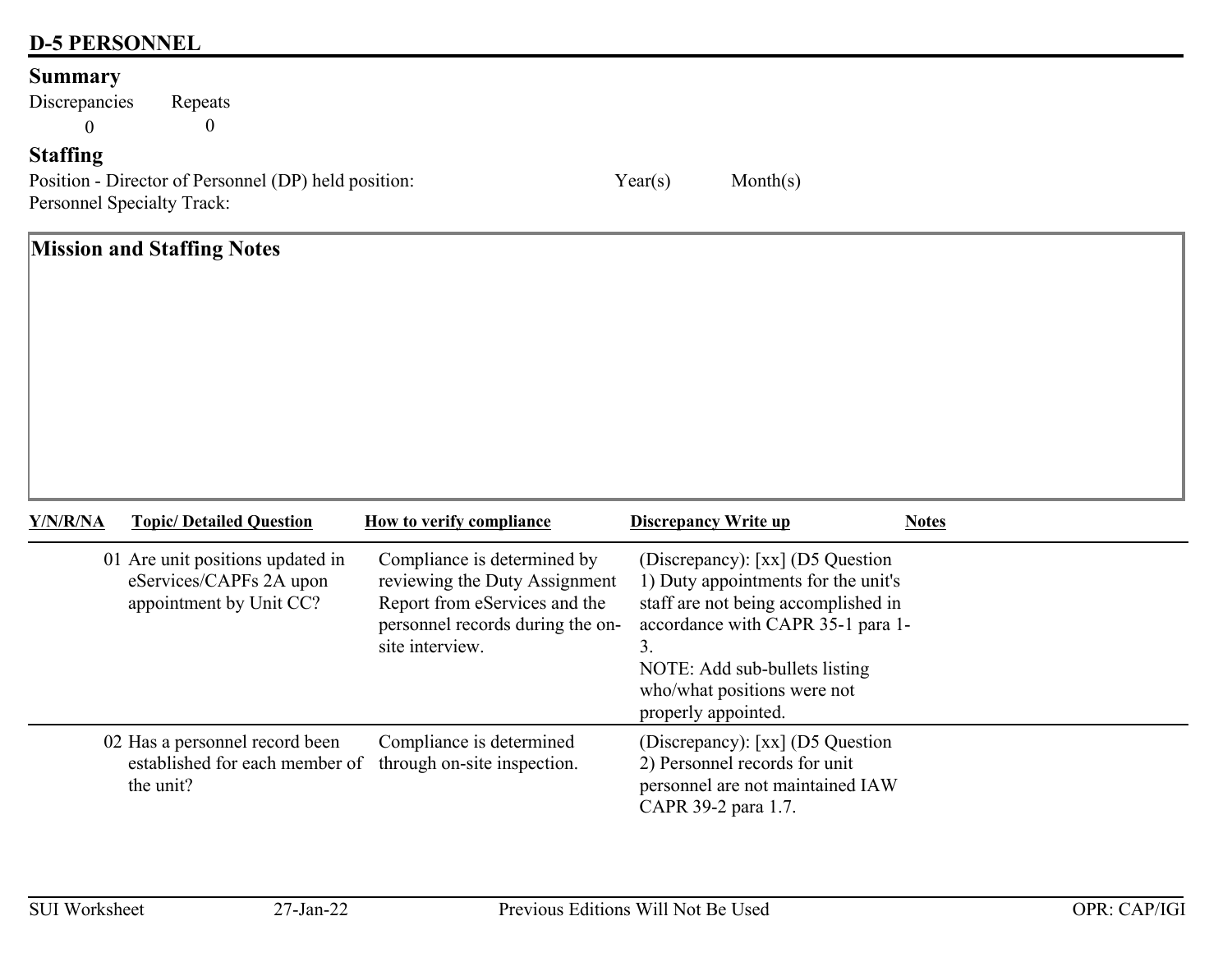03 Are inactive personnel records maintained for 5 years unless otherwise directed IAW CAP regulations?

Compliance is determined through on-site inspection.

(Discrepancy): [xx] (D5 Question 3) Inactive personnel records for unit HQ personnel are not maintained [disposed of] IAW CAPR 39-2 para 1.8. NOTE: Use sub-bullets to give details.